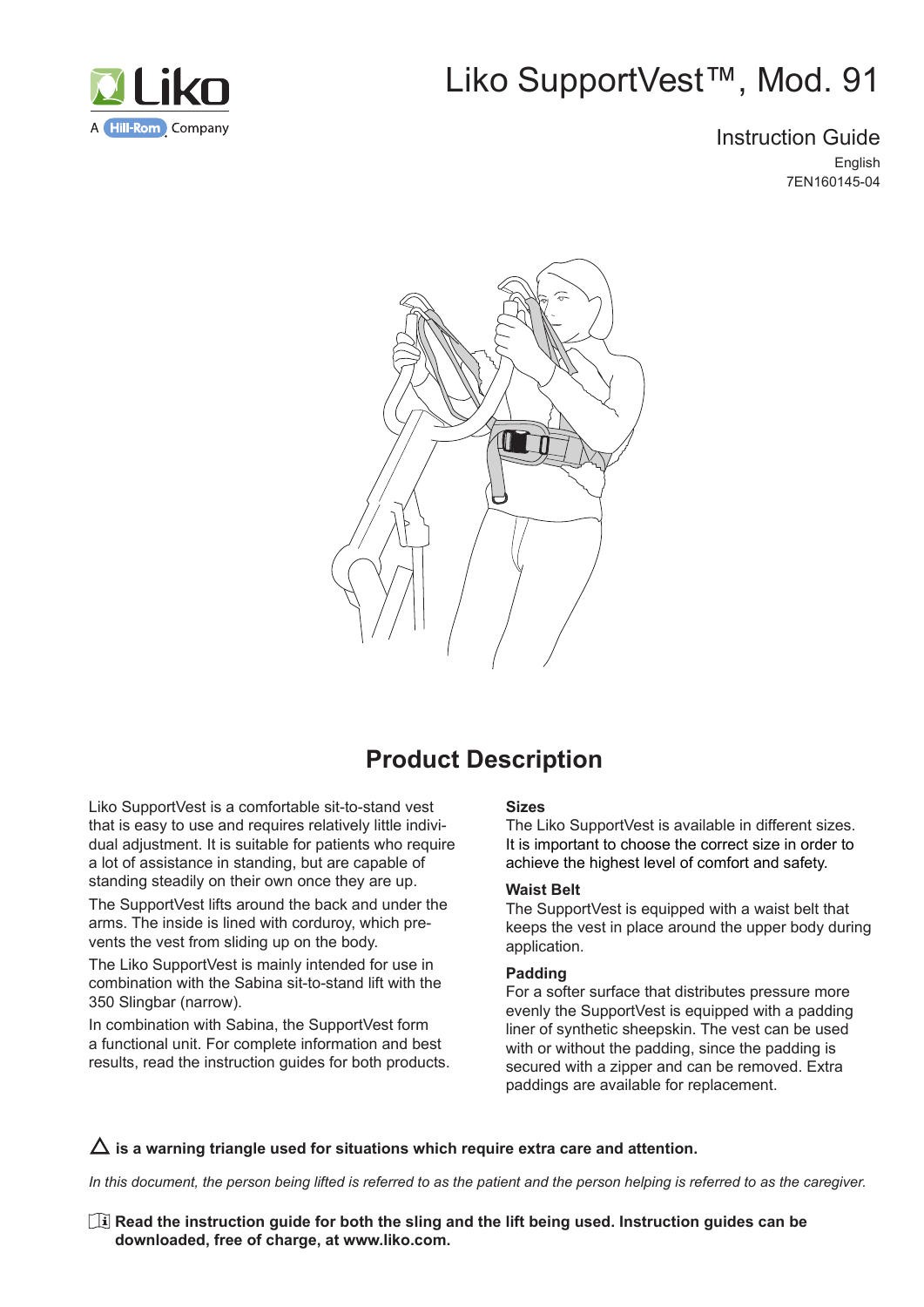## **Safety Instructions**

### $\Delta$  Before lifting, keep the following points in mind:

- A responsible person within your organization should decide on a case-by-case basis whether one or more caregivers are needed.
- Ensure that the sling selected meets the patient's needs with reference to model, size, fabric and design.
- For safety and hygiene reasons, use individual slings.
- Before lifting, plan the lifting operation so that it can be done as safely and smoothly as possible.
- Although Liko's sling bars are equipped with safety latches, special caution must be exercised: Before the patient is lifted from the underlying surface, but after the straps have been fully extended, make sure the straps are properly connected to the sling bar.
- The height to which the lift should proceed varies from person to person.
- Never leave a patient unattended during a lifting situation.
- Make sure that the wheels on the wheelchair, bed, gurney, etc., are locked during the lifting/transfer operation.
- Always work ergonomically.

### C 6 Medical Device Class I

Liko SupportVest has been tested by an accredited testing institute and complies with all the requirements for MDD Class I products and the harmonized EN ISO 10535 standard.

Liko is quality certified in accordance with ISO 9001 and its equivalent for the medical device industry, ISO 13485. Liko is also certified in accordance with environmental standard ISO 14001.

#### **Design and Quality by Liko in Sweden**

Liko's products undergo continuous development, which is why we reserve the right to make product changes without prior notice. Contact your Liko representative for advice and information about product upgrades.

### **IMPORTANT!**

Lifting and transferring a patient always involves a certain risk. Read the instruction guide for both the lift and lifting accessories before use. It is important to completely understand the contents of the instruction guide. The equipment should be used only by trained personnel. Ensure that the lifting accessories are suitable for the lift being used. Exercise care and caution during use. As a caregiver, you are always responsible for the patient's safety. You must be aware of the patient's ability to handle the lifting situation.

### **Care and Maintenance**

Check the sling regularly, especially after washing. Check the following points with regard to wear and damage:

- Fabric
- Straps
- Seams
- Suspension loops
- Buckle

Do not use damaged lifting accessories. If anything is unclear, please contact the manufacturer or supplier.

**Washing instructions:** See the sling's product label.

#### **Expected Life Time**

The product has an expected life time of 1-5 years with normal use. Expected life time varies depending on the fabric, use frequency, washing procedure, and weight carried.

#### **Periodic Inspection**

The product must be inspected at least once every 6 months. More frequent inspections might be required if the product is used or washed more often than normal. See Liko's protocol for Periodic Inspection for the respective product.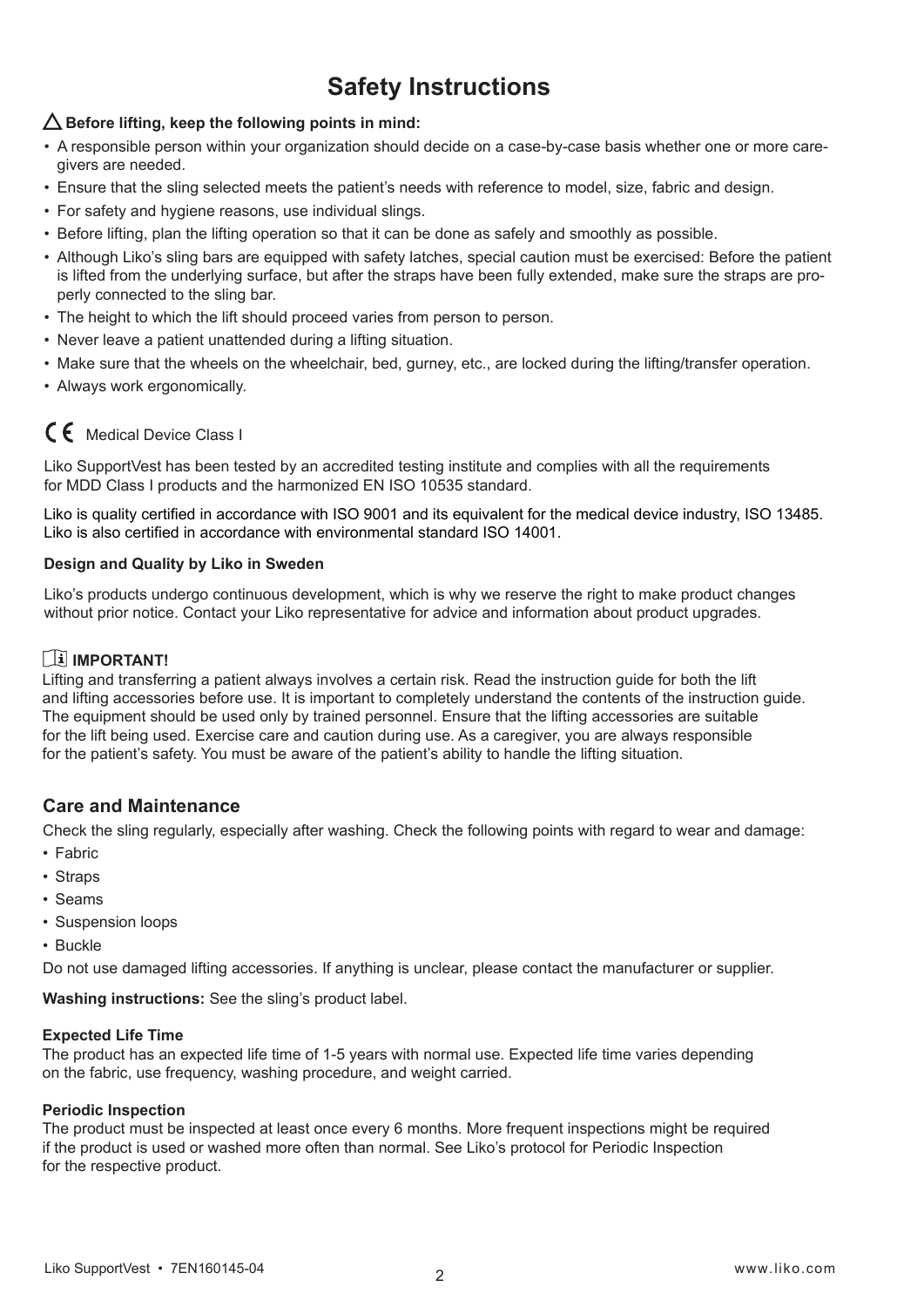## **Definitions**



- 1. Outer strap loop
- 2. Inner strap loop
- 3. Outer vest
- 4. Product label
- 5. Serial number
- 6. Label: Periodic Inspection<br>7. Label: Individual marking (
- Label: Individual marking (Belongs to)
- 8. Size marking
- 9. Waist belt with pads
- 10. Lower edge
- 11. Inner strap guide
- 12. Outer strap guide
- 13. Buckle

## **Description of Waist Belt Function**

The waist belt on the SupportVest is intended to hold the vest in place around the patient, but it is not intended to be used lifting the patient or securing the patient in the vest. If the patient requires a waist belt for safety reasons, we recommend changing to Liko SafetyVest or Liko ComfortVest.



The waist belt on the SupportVest is intended to hold the vest in place around the patient, initially during raising to an upright position.

During raising, the upper body always tends to become somewhat narrower, causing the waist belt to slacken and hang loose around the upper body. This is a natural tendency and does not affect raising in any way.

 $\Delta$  If the waist belt is once again tightened after the patient is raised to an upright position, remember to slacken the tension before lowering the patient to prevent excessive pressure on the waist belt when the upper body expands.

If it is difficult to regulate the waist belt because it is wider than the patient's waist, pass the buckle through one or both of the strap guides, see illustration.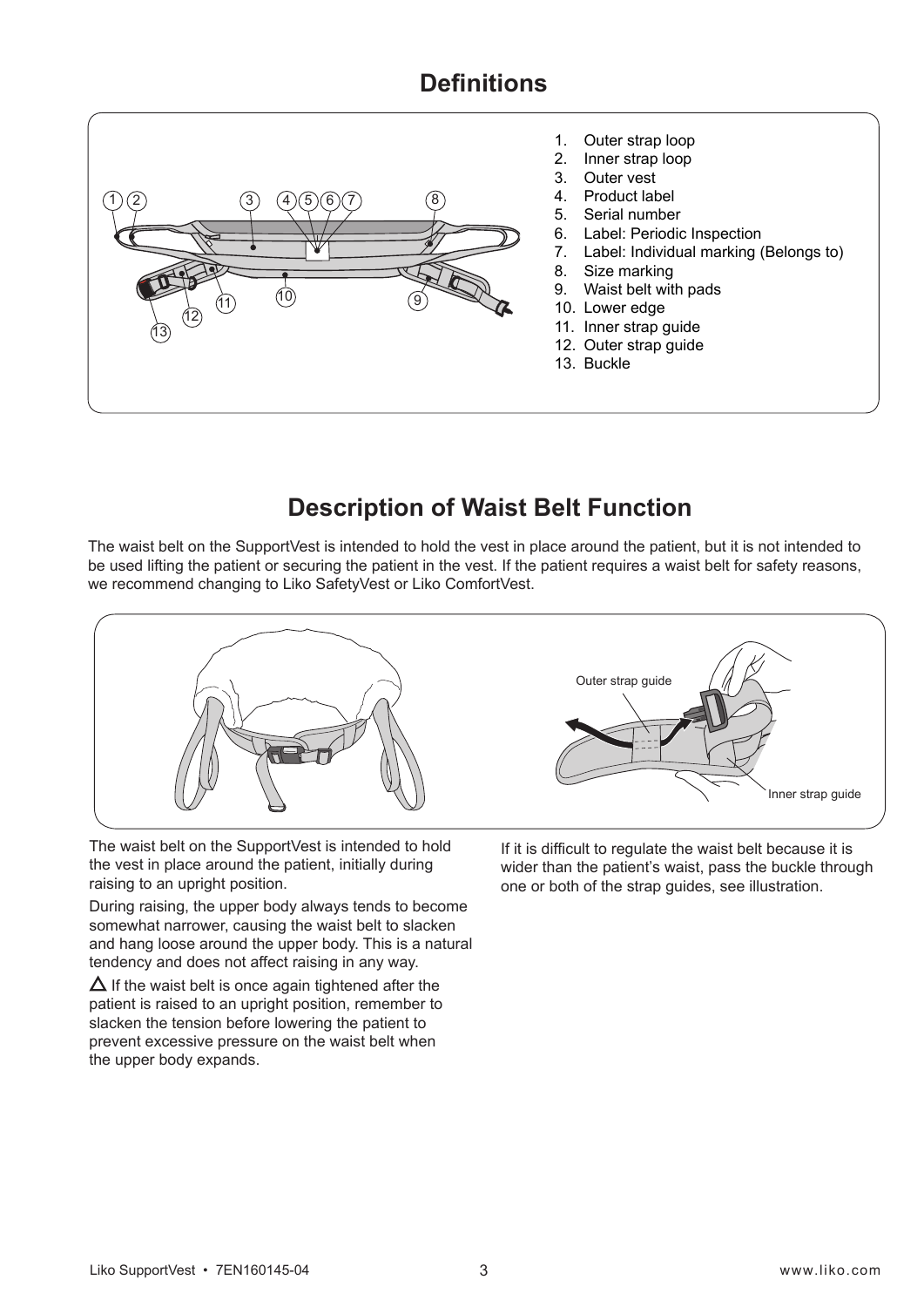## **Description of Strap Loops Function**

### **Outer Vest Strap Loops**



### **Loop Clips**



The outer vest is equipped with two strap loops: outer and inner strap loop, for maximum flexibility during use. Generally, it is recommended that you use the inner strap loop, so as to achieve a maximum upright position, and also to make it possible for the patient to reach the sling bar, in order to be able to participate in the raising.

The outer strap loop is used when the patient's girth so requires it, or if the patient is short in relation to the height of the sling bar hooks on a Sabina.

In cases where the inner strap loop is used, we recommend that you also connect the outer strap loop to the sling bar hook in order to have better visual control of the straps.

This practical accessory is used to mark the loops that have been tried out for a certain person. It makes it easier for the caregivers to choose the right loop to attach to the sling bar.

## **Raising a Person with Active Lifting using Sabina and Liko SupportVest**



Place the vest behind the patient's back with the product label outwards. The lower edge of the vest should be in level with the patient's weist.

 $\Delta$  The patient's arms must **always** be held outside the vest to prevent the vest from sliding up.

Adjust the waist belt gently to the girth of the patient's upper body. Fasten the waist belt's buckle.

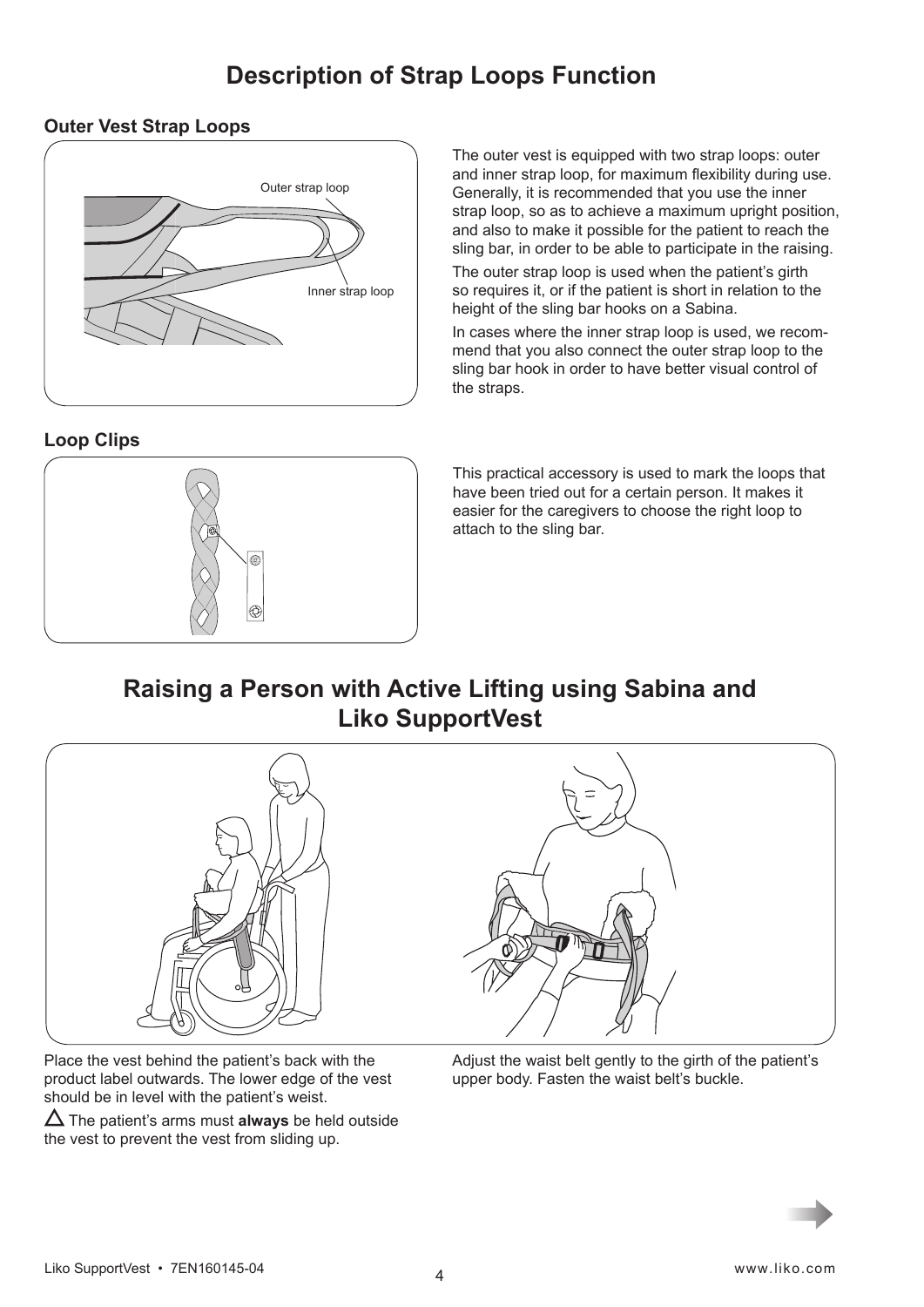

Determine which of the strap loops should be connected to the sling bar's hooks. Use the provided Loop Clips to mark the loops. See page 4, "Description of Strap Loops Function".

Position Sabina and adjust the width of the base, so that the patient's feet can be centred on the foot rest. The lower legs should be parallel to the lower leg support on the lift. Adjust the height and depth of the support as needed for comfortable support below the kneecaps. Fasten and tighten the calf strap around the lower legs.

Now you are ready to connect the strap loops (which you have tried out) to the sling bar's hooks.

**Raising:** Operate the lift by pressing the up and down buttons (two possible speeds). If possible, the patient should be encouraged to participate actively by grasping the sling bar and pull themselves up.

**Tip:** Note that it is easier for the patient to rise from a seated to a standing position if he or she is sitting relatively upright; i.e., the hip joints are at the same level as, or preferably higher than, the knee joints.



**Tip:** In the event that the vest slides up during raising, the patient can grasp the strap loops instead of grasping the sling bar. This will help to keep the vest in place and provide good back support during raising.

We recommend that the patient lean the upper body back somewhat, to compensate for weak muscles in the lower body. This facilitates standing, enhances comfort and prevents the vest from sliding upward.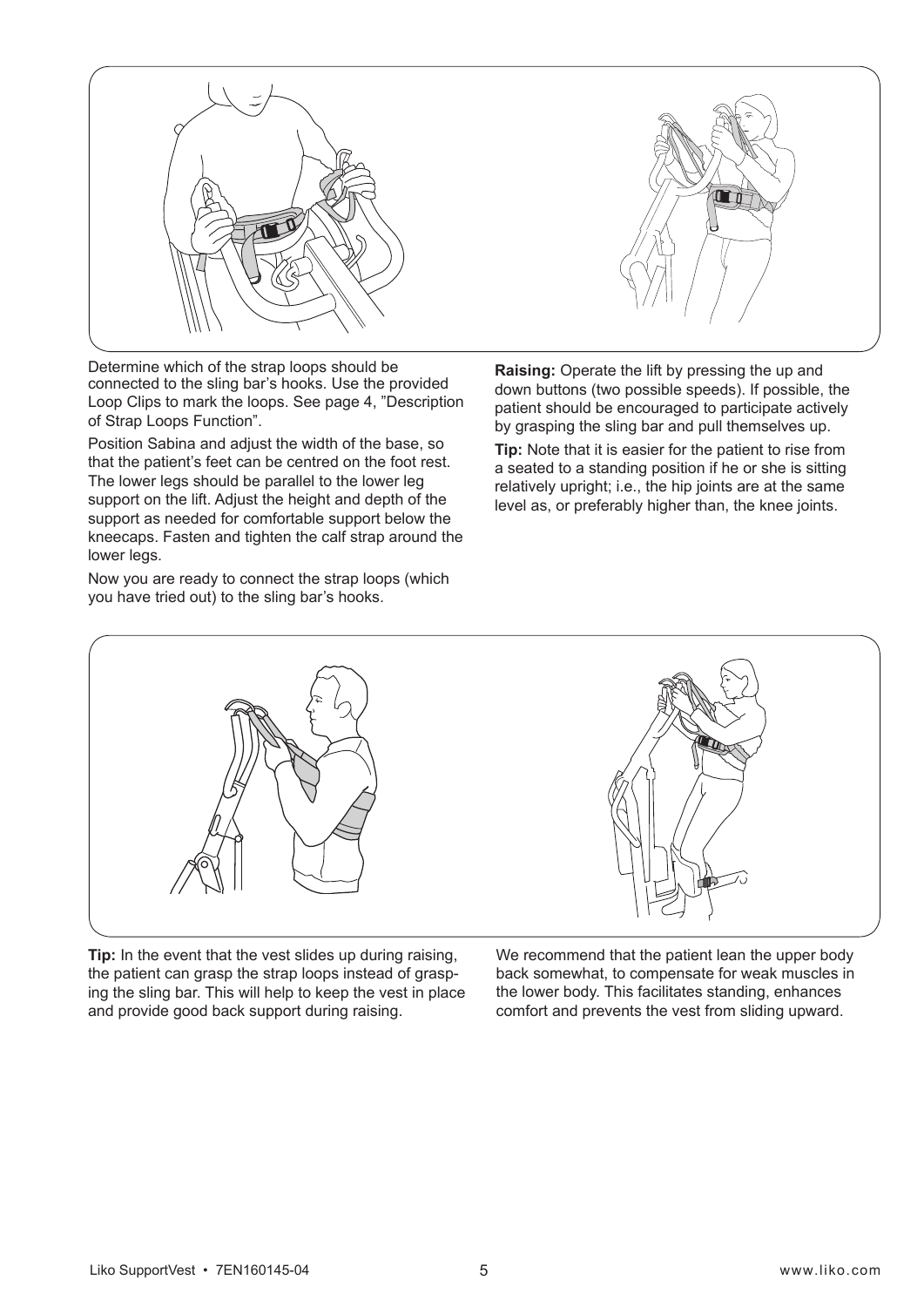## **Fitting Advice**

### **Adjustment to Achieve Highest Possible Raising**

The maximum raising height can be adjusted as follows:

- Make an individual setting of the lifting height. See the instruction guide for Sabina.
- Select either the inner or the outer strap loop on the outer vest. See page 4, "Description of Strap Loops Function".
- Size of the vest. A smaller sized vest makes a higher raising possible.

### **Advice for Choosing Size**

For maximum comfort, the soft/padding part of the vest should reach properly around the back and under the arms. If the vest is too large, the patient may not be able to grasp the sling bar.

### **Alternative Sit-to-stand Vests**

If the patient requires a waist belt for safety reasons, we recommend changing to Liko SafetyVest or Liko Comfort-Vest.

## **Replacing the Padding**



The soft padding is secured with a zipper. The padding can be removed and washed if necessary. Replacement paddings are available for purchase, see page 7.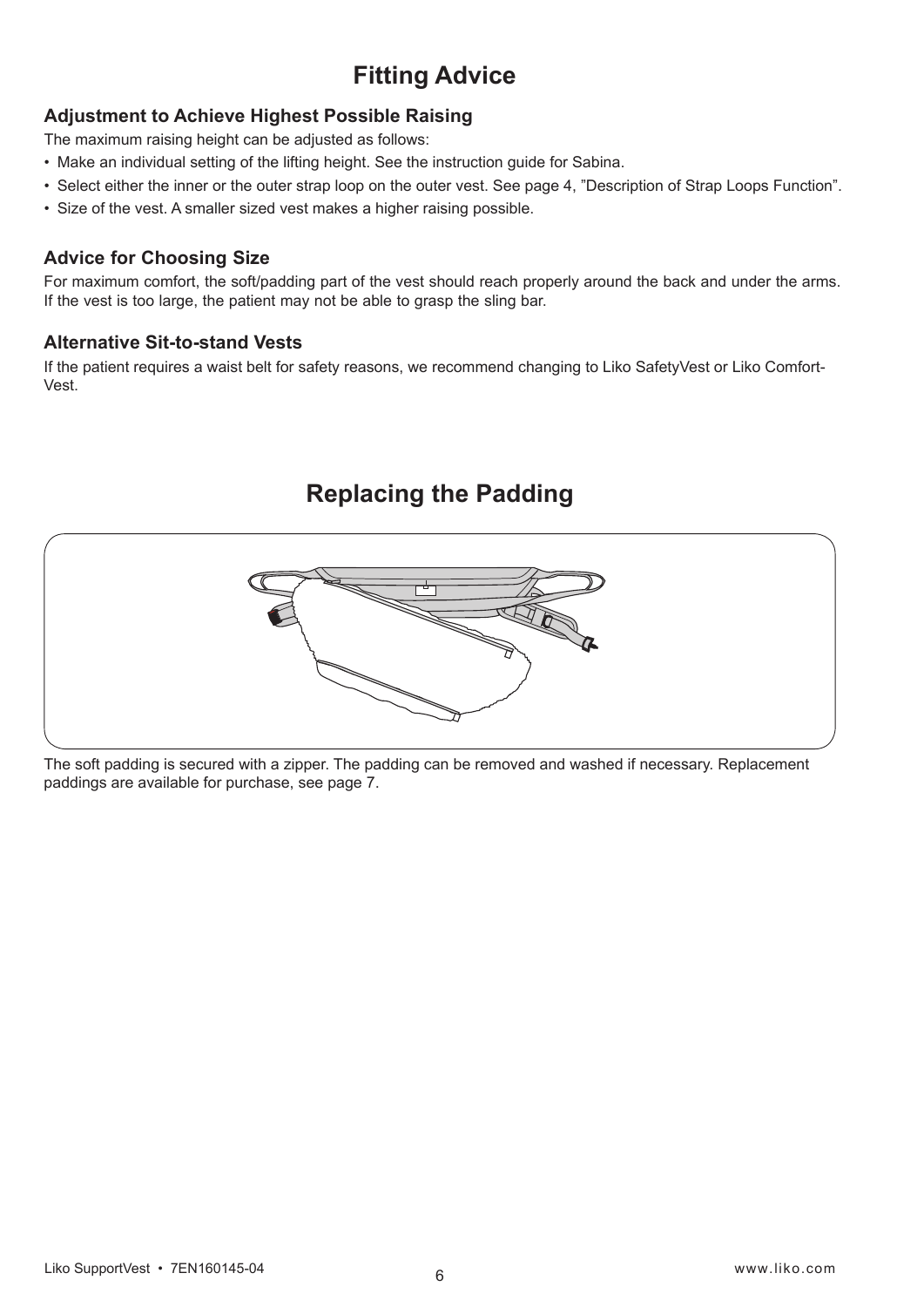## **Accessories for Liko SupportVest**

#### **Sabina SeatStrap** Prod. No. 3591115

The SeatStrap is an accessory that facilitates the first part of the raising motion. The SeatStrap is connected to a SeatStrap SlingBar, which helps the patient move the seat up when raising. In standing position, the SeatStrap can be easily disconnected so that it is not in the way when, e.g., going to the toilet.

The SeatStrap requires a special accessory: SeatStrap SlingBar (Prod. No. 2027006-07). Make sure to study the instruction guide for the SeatStrap before use.

#### **Extension Belt III** Prod. No. 3691107

If necessary, the waist belt of the SupportVest can be extended using an Extension Belt. That will extend the waist belt 7-48 cm (3-19 inch).

#### **Padding for Vest Mod. 91 & 93**

| Padding for Vest, Small  |  | Prod. No. 3691034 |  |
|--------------------------|--|-------------------|--|
| Padding for Vest, Medium |  | Prod. No. 3691035 |  |
| Padding for Vest, Large  |  | Prod. No. 3691036 |  |
| Padding for Vest, XL     |  | Prod. No. 3691037 |  |
|                          |  |                   |  |

### **Loop Clips**

Loop Clips, orange, 4 pcs Prod. No. 3666034 Loop Clips, yellow, 4 pcs Prod. No. 3666035 Loop Clips, blue, 4 pcs Prod. No. 3666036 Loop Clips, black, 4 pcs Prod. No. 3666037

Loop Clips, red, 4 pcs Prod. No. 3666033